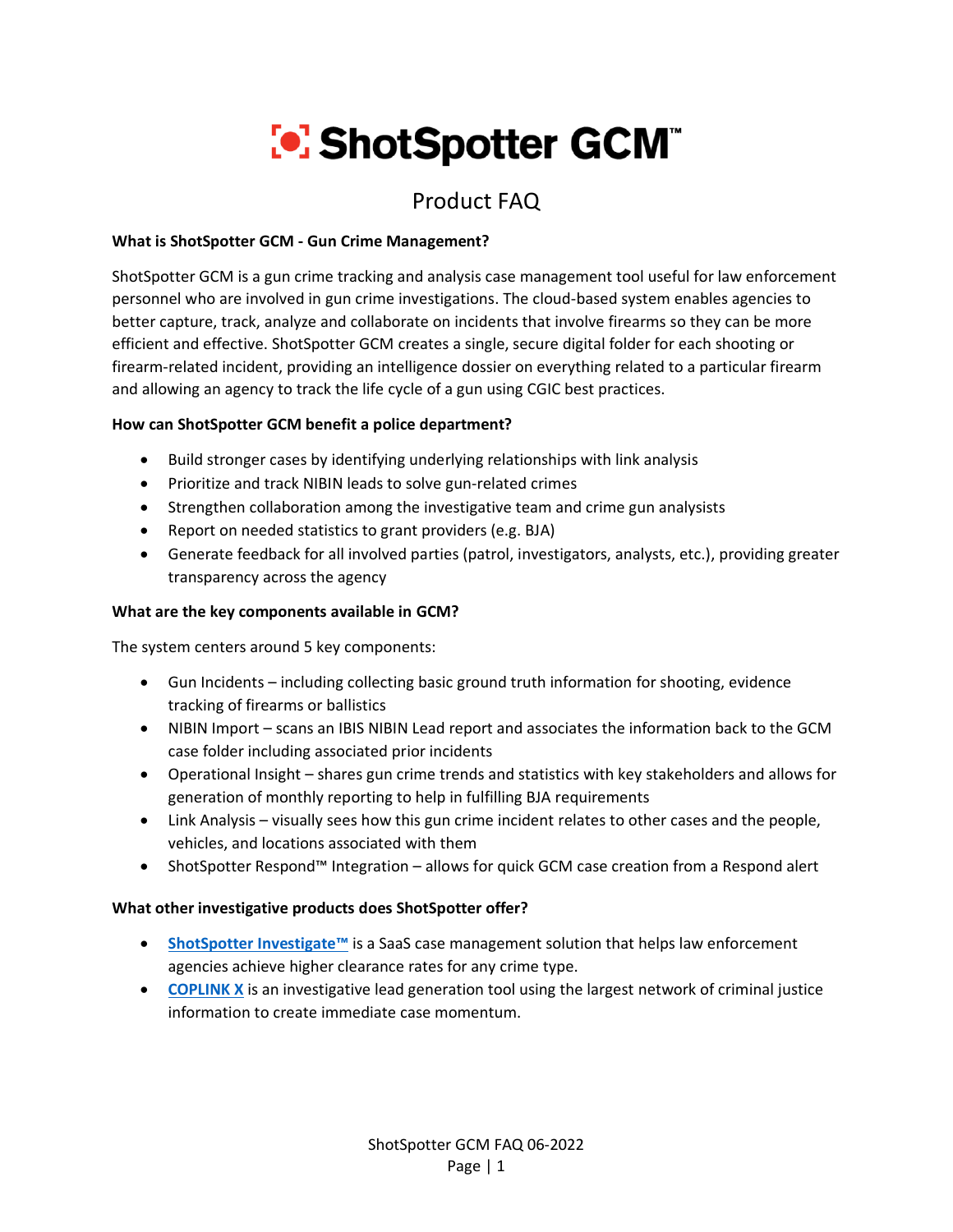## **Does GCM require ShotSpotter Respond™ (Gunshot Detection)?**

No. Although there is a tight integration between the two products, GCM can be utilized as a standalone system for any agency that is interested in tracking gun crime and firearms in their jurisdiction and creating associations of incidents from the same gun.

#### **What type of reporting does GCM have?**

The system includes a robust suite of reports:

- Dashboard reports quickly inform users through display of graphs, charts, and pin maps.
- Operational reports provide detailed lists of incidents and events and allow the user to drill into the details.
- Report widgets can be easily added to the interface to provide snippets of information and keep key indicators front and center.
- Link analysis shows how various GCM cases, ballistics leads, firearms, suspects and incidents are related either within the same agency or to outside agencies.

#### **How much does GCM cost?**

There is a tiered annual subscription fee based on the size of the agency that includes 24x7x365 customer support and best practices consulting assistance. There is also a one-time set up fee that includes provisioning the account, agency data integrations if needed, and training.

#### **Does GCM have an upgrade path?**

Yes. GCM is built upon the powerful ShotSpotter Investigate case management engine. As a customer you can convert your GCM license into a full Investigate license at any time.

#### **What measures have been taken to address security in the product?**

ShotSpotter takes security and compliance very seriously and the ShotSpotter GCM product adheres to the following best practices:

- Runs on AWS GovCloud, which is CJIS, FedRAMP, ISO 27001, SOC2, SOC3, and DoD SRG certified
- Multi-factor authorization (MFA) is mandated for all users
- Compliant with 28 CFR Part 23

#### **Can GCM notify someone that an action needs to be performed on a case?**

GCM has robust proactive alerting and automated notification features.

- Each user has a system inbox to send and receive messages and alerts.
- The system can also alert users via text and email about new assignments and pending or overdue action items.
- Supervisors can perform case reviews and automatically trigger notifications about case status and any new tasks.
- The system automatically notifies the investigative team when leads are added to a case.